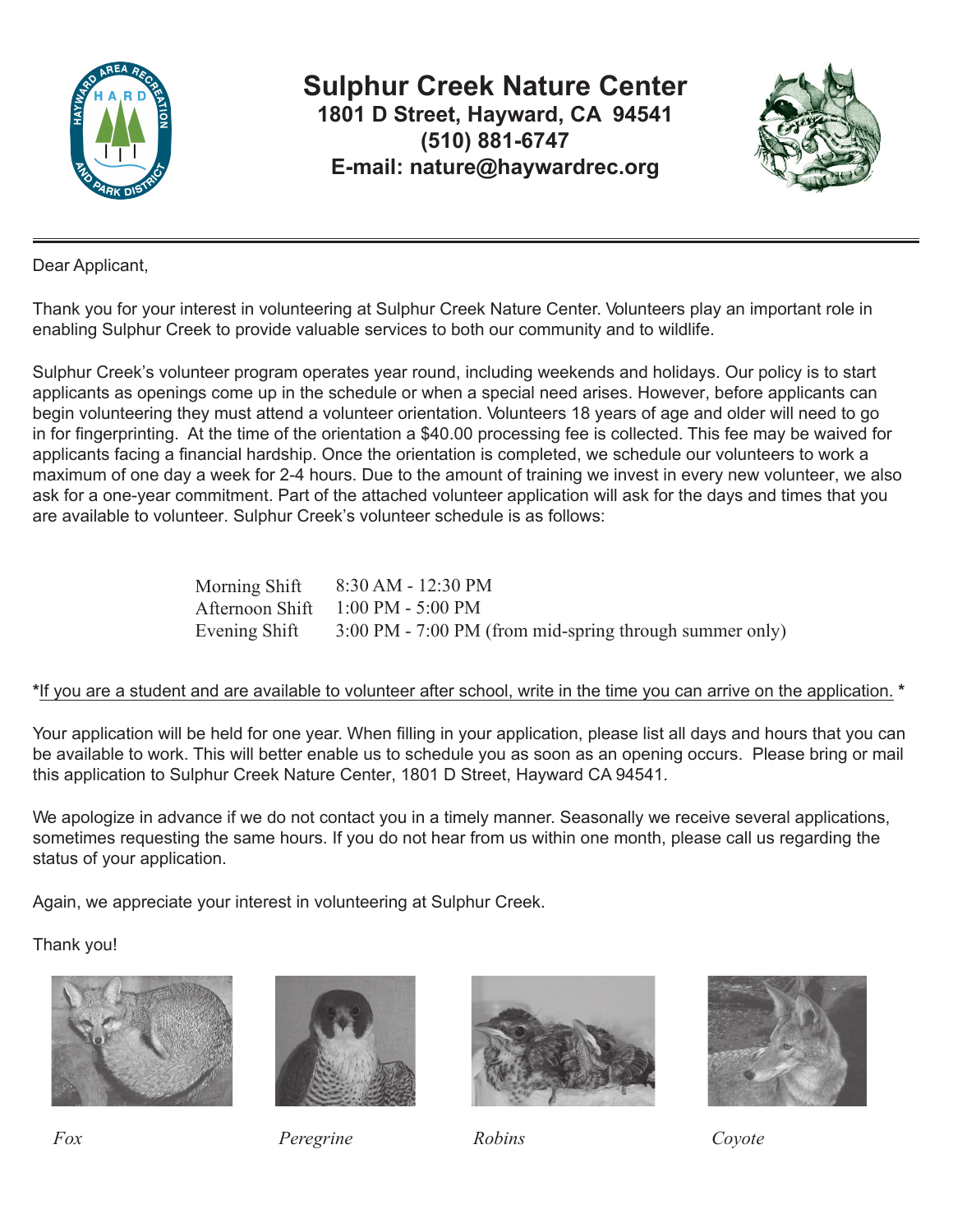# Hayward Area Recreation and Park District



# **Volunteer Application**

| <b>Emergency Contact Information</b>                                                                                                                                                                                                                                                |              |
|-------------------------------------------------------------------------------------------------------------------------------------------------------------------------------------------------------------------------------------------------------------------------------------|--------------|
|                                                                                                                                                                                                                                                                                     |              |
|                                                                                                                                                                                                                                                                                     |              |
| If employed, please list profession and employer. If student, please list school and grade.<br>What is your highest level of education? $\square$ Attending Middle or High School<br>$\Box$ High School Graduate $\Box$ Some College $\Box$ College Graduate $\Box$ Graduate Degree |              |
|                                                                                                                                                                                                                                                                                     |              |
|                                                                                                                                                                                                                                                                                     |              |
| How were you referred to us? $\square$ Volunteer Match $\square$ HARD Website                                                                                                                                                                                                       | $\Box$ Other |
|                                                                                                                                                                                                                                                                                     |              |

# VOLUNTEER H.A.R.D.!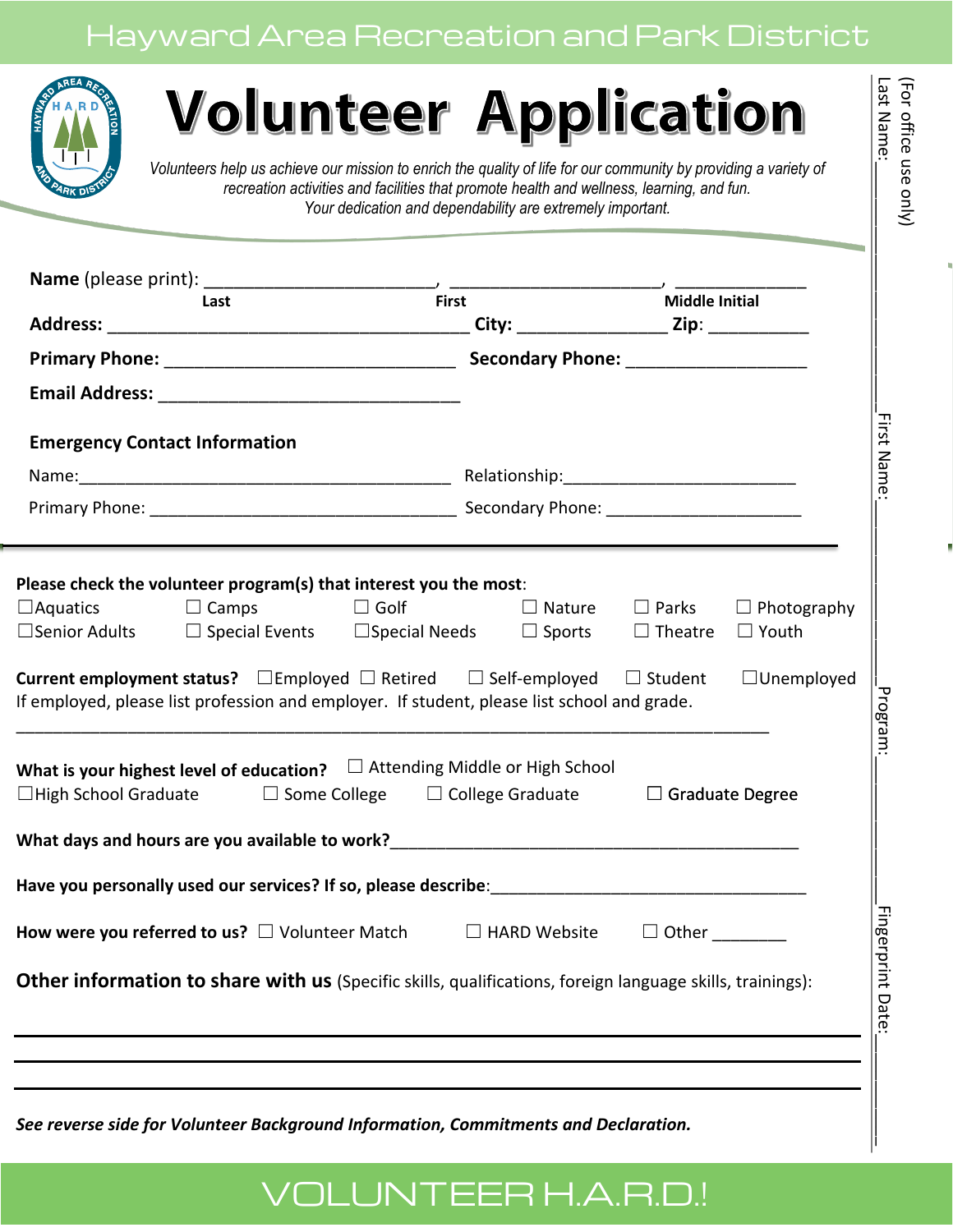## **Volunteer Background Information, Commitments and Declaration**

### **Hayward Area Recreation and Park District- Screening and Background Check Policy**

All employees and volunteers shall submit to a screening process. Pursuant to the requirements of Section 5164 of the Public Resources Code of the State of California, Hayward Area Recreation and Park District requires that all employees or volunteers age 18 or over (age 17 if it is anticipated they will turn 18 during the time in their position), be fingerprinted at the time of hire, even those not in a position having supervisory or disciplinary authority over any minor or dependent adult. Fingerprinting will be done through a Live Scan location designated by the District and at District cost, who will then submit the fingerprints to the Department of Justice. Non-employees (independent contractors) shall also be subject to this policy, but at their own expense. Fingerprinting must be completed prior to the employee, volunteer or independent contractor's first day on the job.

#### **Volunteer Commitments**

- I will perform only the duties described by the job description and/or my site supervisor or coordinator.
- I will always work with children in a location that is supervised by H.A.R.D. staff and will notify the supervisor if I am ever asked to work in an unsupervised setting.
- I will not obtain phone numbers, e-mail addresses, or home address from children and/or participants.
- I will not socialize and have contact with any children and/or participants outside of the program.
- I will follow H.A.R.D.'s Code of Conduct, Rules and Policies and behave appropriately.
- I will honor confidential information.
- I will be free of the influence of alcohol or illegal substances when volunteering.
- I will never purposefully endanger the life or health of a participant.
- I will inform the supervisor of any changes in my address, phone numbers, or emergency contact.
- I will inform the supervisor if I will be absent and when I will stop volunteering.
- I have read the above commitments and policies and understand that I may be dismissed at any time as a volunteer.

## **Volunteer Declaration**

I hereby certify that all statements made in this application are true and declare under penalty of perjury that any information provided is true and correct. I agree and understand that misstatements or omissions of material or facts herein may forfeit my rights to volunteer and H.A.R.D. may immediately cease allowing me to perform voluntary services, without notice. In seeking to be accepted as a H.A.R.D. volunteer I understand that my volunteer assignment may be terminated at any time, without notice. I hereby agree to indemnify and hold H.A.R.D. harmless from any and all claims, causes of action, suits, actions, damages, losses or liability arising out of volunteering or termination of my volunteer service rendered to H.A.R.D.

| Signature                                                          | Date |
|--------------------------------------------------------------------|------|
| <b>Parent/Guardian Signature</b> (If volunteer is under 18 years): | Date |
| H.A.R.D. Reviewer Signature                                        | Date |

# VOLUNTEER H.A.R.D.!